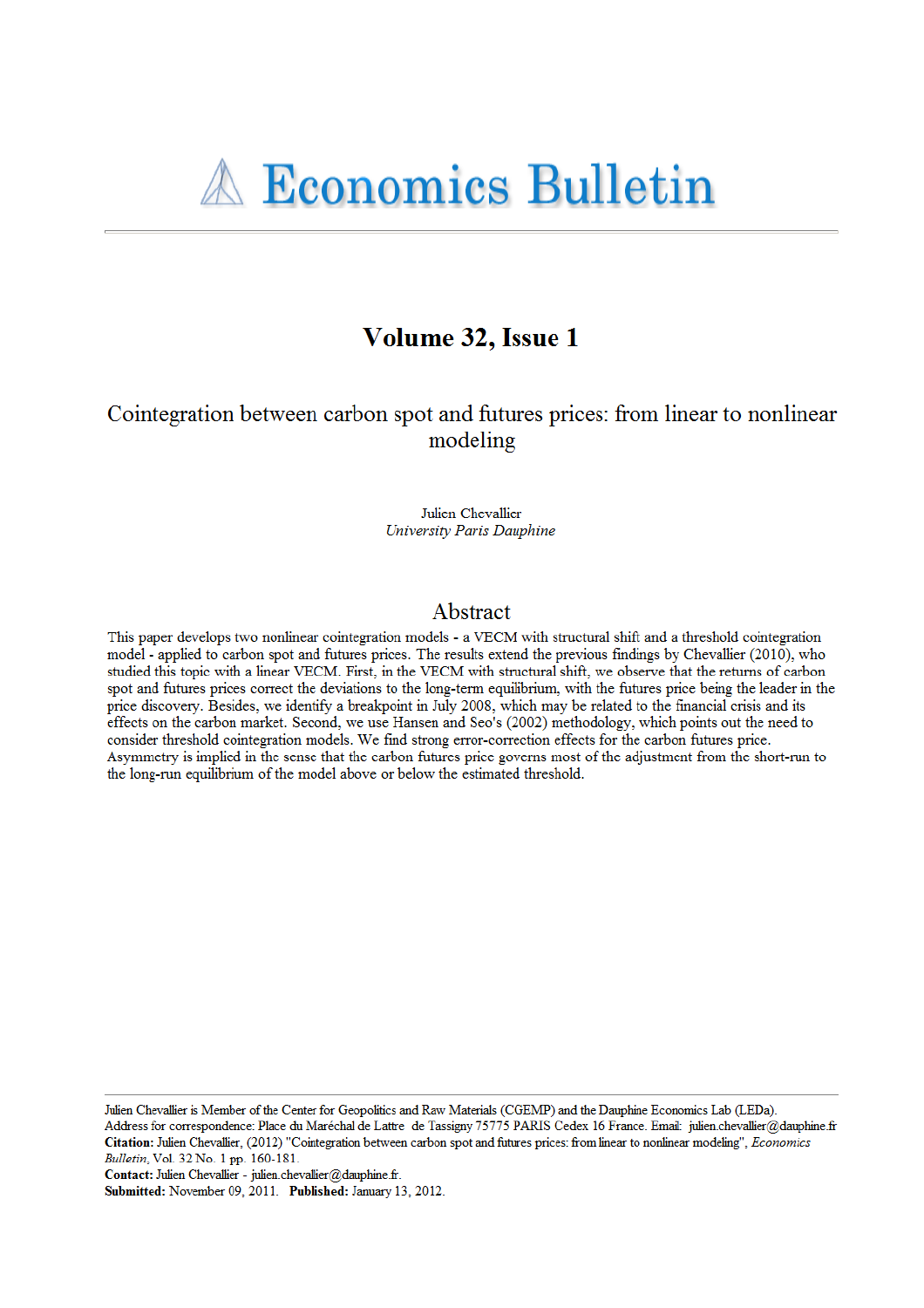# 1 Introduction

Chevallier (2010) has proposed a linear cointegration exercise between carbon spot and futures prices, exchangeable under the European Union Emissions Trading Scheme  $(EU ETS)^{1}$ . The author finds a cointegrating relationship between spot and futures  $CO<sub>2</sub>$  allowances, with the futures price being the leader in the long-term relationship. However, by considering a purely *linear* model, it is possible that the econometrician is either mis-specifying the model, or ignoring a valid cointegration relationship.

That is why, in this paper, we apply two *nonlinear* cointegration models to the analysis of carbon spot and futures prices. The first model consists in a straightforward extension of the cointegration methodology by Lütkepohl et al. (2004) to include an unknown structural break. In our framework, this model could potentially be useful in order to take into account the 2008 financial crisis.

The second model is based on threshold cointegration, initiated by Balke and Fomby (1997). Implicit in the definition of cointegration is the idea that every small deviations from the long-run equilibrium will lead to error correction mechanisms. Threshold cointegration extends the linear cointegration case by allowing the adjustment to occur only after the deviation exceeds some critical threshold. Furthermore, it allows capturing asymmetries in the adjustment, whereby positive and negative deviations are not corrected in the same way. To investigate this question, we apply the methodology by Hansen and Seo (2002) to the time series of carbon spot and futures prices.

The main results of the paper may be summarized as follows:  $(i)$  we highlight the need to resort to nonlinear cointegration techniques when investigating the relationship between carbon spot and futures prices, and (ii) the ECX EUA futures contract is confirmed to be the leader in the price discovery process.

The rest of the paper is structured as follows. Section 2 presents the data used. Section 3 introduces the VECM with structural shift. Section 4 contains the threshold cointegration model. Section 5 briefly concludes.

## 2 Data

We study the time-series of carbon spot and futures prices, along with standard unit root tests.

<sup>&</sup>lt;sup>1</sup>One ton of  $CO<sub>2</sub>$  emitted in the atmosphere is equal to one European Union Allowance (EUA).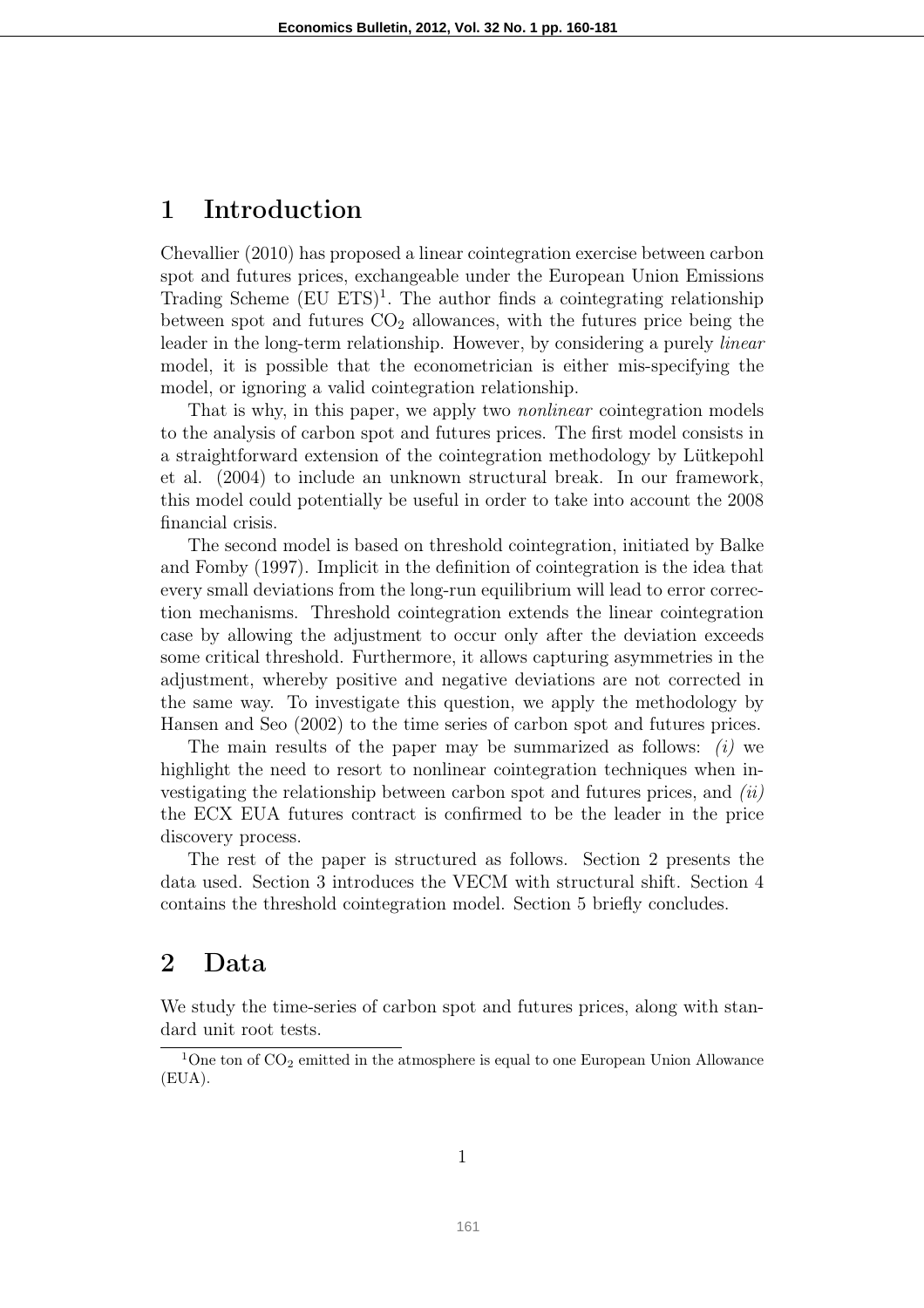### 2.1 Carbon Spot Price

Figure 1 presents the daily time series of EUA Spot prices traded in  $\epsilon$ /ton of  $CO<sub>2</sub>$  on BlueNext (BNX) from February 26, 2008 to April 26, 2011 which corresponds to a sample of 819 observations. The start of the study period corresponds to the trading of  $CO<sub>2</sub>$  spot allowances valid during Phase II under the EU ETS<sup>2</sup>. The EUA Spot prices are also presented in logreturn transformation in the bottom panel of Figure 1. Descriptive statistics for all raw time-series and logreturns may be found in Table 1.

### 2.2 Carbon Futures Price

Figure 2 presents the daily time series of EUA Futures prices traded in  $\epsilon$ /ton of  $CO<sub>2</sub>$  on the European Climate Exchange (ECX). The start of the study period corresponds to the trading of  $CO<sub>2</sub>$  spot allowances on BlueNext, in order to match the historical data available for the two samples. The EUA Futures prices are also presented in logreturn transformation in the bottom panel of Figure 2.

### 2.3 Unit Root Tests

Based on the Augmented Dickey-Fuller and Phillips-Perron unit root tests, we check in Table 2 that the time series of carbon spot and futures prices are non stationary in raw form. This amounts to checking that they are difference stationary and integrated of order one (i.e.  $I(1)$ ). The fact that the time series are integrated of the same order is indeed a pre-requisite condition for cointegration. Next, we detail the cointegration models.

# 3 VECM with Structural Shift

In this section, we explore the possibility of wrongly accepting a cointegration relationship, when some of the underlying time series are contaminated by a structural break. We first present the procedure for estimating a VECM with a structural shift in the level of the process, as developed by Lütkepohl et al. (2004). By doing so, we draw on the notations by Pfaff (2008).

<sup>2</sup>Phase I spot prices are not considered here, due to their non-reliable behavior (see Alberola and Chevallier (2009) for more details on the effects of inter-period banking restrictions on the price pattern of EUA spot prices during 2005-2007).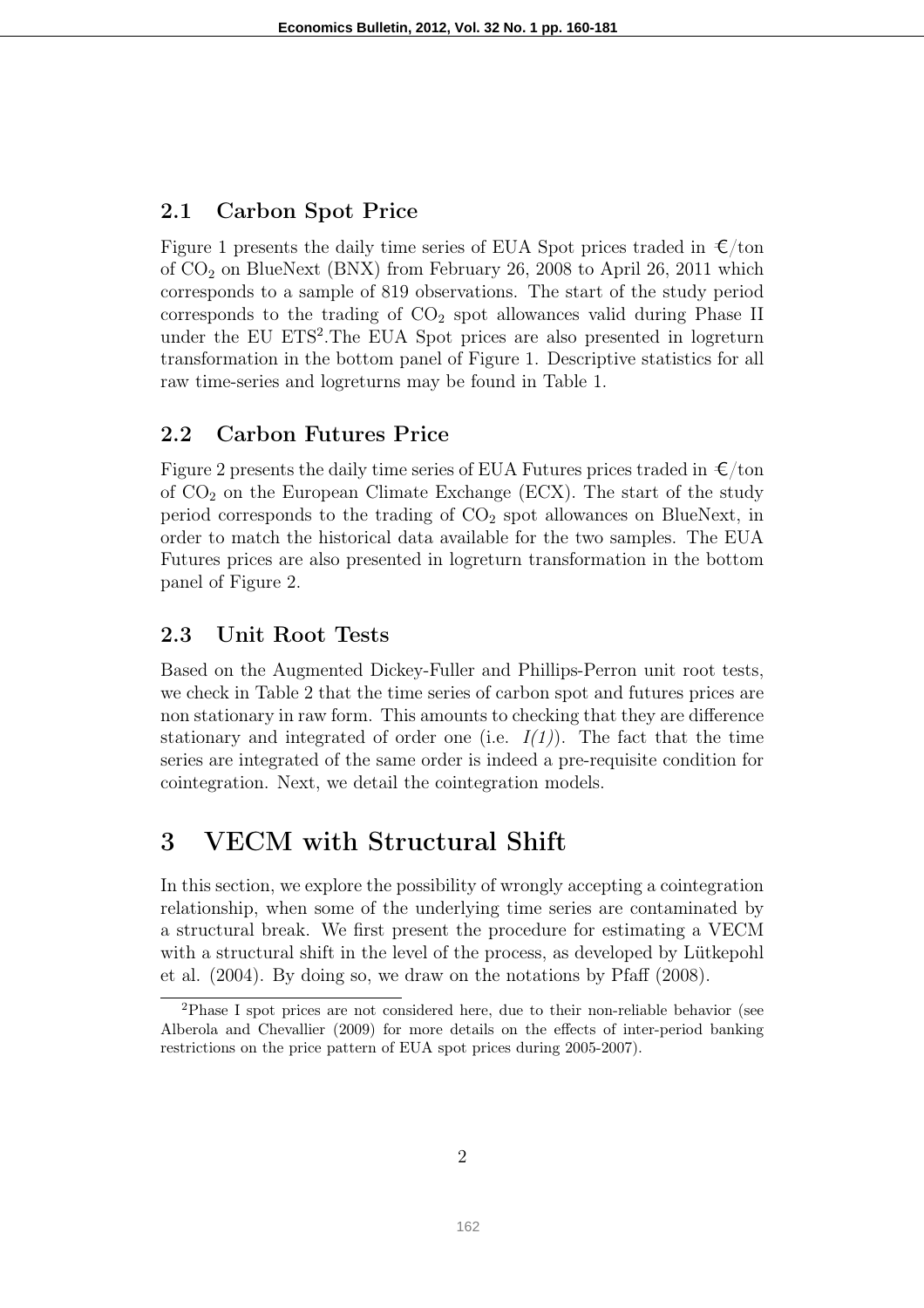#### 3.1 Cointegration Test

Let  $\vec{y}_t$  be a  $K \times 1$  vector process generated by a constant, a linear trend, and level shift terms<sup>3</sup>:

$$
\vec{y_t} = \vec{\mu_0} + \vec{\mu_1}t + \vec{\delta d}_{t\tau} + \vec{x_t}
$$
\n(1)

with  $d_{t\tau}$  a dummy variable which takes the value of one when  $t \geq \tau$ , and zero otherwise. The shift point  $\tau$  is unknown, and is expressed as a fixed fraction of the sample size:

$$
\tau = [T\lambda], \quad 0 < \underline{\lambda} \le \overline{\lambda} < 1 \tag{2}
$$

where  $\lambda$  and  $\overline{\lambda}$  define real numbers, and [·] the integer part. Therefore, the shift cannot occur at the very beginning or the very end of the sample. The estimation of the structural shift is based on the regressions:

$$
\vec{y_t} = \vec{v_0} + \vec{v_1}t + \vec{\delta}d_{t\tau} + \vec{A_1}\vec{y_{t-1}} + \ldots + \vec{A_1}\vec{y_{t-p}} + \epsilon_{t\tau}, \quad t = p + 1, \ldots, T \quad (3)
$$

with  $\vec{A}_i$ ,  $i = 1, \ldots, p$  the  $K \times K$  coefficient matrices, and  $\epsilon_t$  the spherical K-dimensional error process. The estimator for the breakpoint is defined as:

$$
\hat{\tau} = \arg\min_{\tau \in \mathcal{T}} \det \left( \sum_{t=p+1}^{T} \vec{\epsilon_{t\tau}} \vec{\epsilon_{t\tau}} \right)
$$
(4)

with  $\mathcal{T} = [T\lambda, T\overline{\lambda}]$ , and  $\epsilon_{t\tau}^2$  the least squares residuals of Eq. (3). Once the breakpoint  $\hat{\tau}$  has been estimated, the data are adjusted as follows:

$$
\vec{\hat{x}_t} = \vec{y_t} - \vec{\hat{\mu_0}} - \vec{\hat{\mu_1}}t + \vec{\hat{\delta}}d_{t\hat{\tau}}
$$
\n(5)

The test statistic writes:

$$
LR(r) = T \sum_{j=r+1}^{N} \ln(1 + \hat{\lambda}_j)
$$
 (6)

with corresponding critical values found in Trenkler  $(2003)$ .

According to the results in Table 3, we accept the presence of at least one cointegrating relationship  $(r = 1)$  between carbon spot and futures prices – considered in logarithmic form – when taking explicitly into account a

<sup>&</sup>lt;sup>3</sup>Note that Lütkepohl et al. (2004) develop their analysis in the context where  $\vec{x_t}$  can be represented as a  $VAR(p)$ , whose components are at most  $I(1)$  and cointegrated with rank r.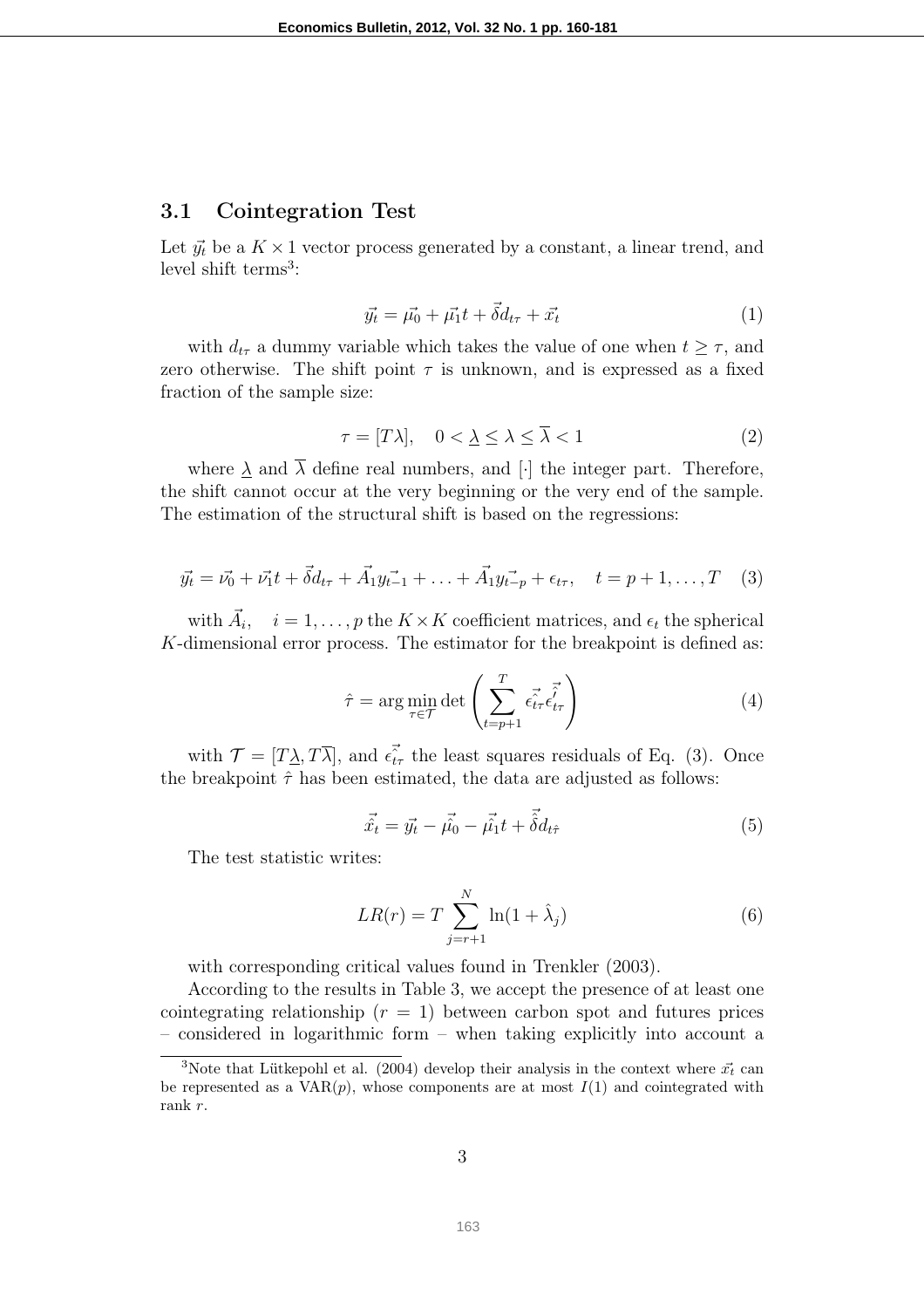structural shift in the level of the process. The breakdate is identified in July 2008, i.e. in a context of high uncertainties on the carbon market regarding the effects of the financial crisis on output and, ultimately, on the demand by industrials for  $CO<sub>2</sub>$  allowances (Chevallier (2011)).

#### 3.2 VECM Estimates

Next, we can specify a VECM under the form (Johansen (1988, 1991), Johansen and Juselius  $(1990)$ :

$$
\Delta X_t = \Pi_1 \Delta X_{t-1} + \ldots + \Pi_{p-1} \Delta X_{t-p+1} + \Pi_p X_{t-p} + \epsilon_t \tag{7}
$$

where the matrices  $\Pi_i$   $(i = 1, \ldots, p)$  are of size  $(N \times N)$ . All variables are I(0), except  $X_{t-p}$  which is I(1). For all variables to be I(0),  $\Pi_p X_{t-p}$  needs to be  $I(0)$  as well.

Let  $\Pi_p = -\beta \alpha'$ , where  $\alpha'$  is an  $(r, N)$  matrix which contains r cointegration vectors, and  $\beta$  is an  $(N, r)$  matrix which contains the weights associated with each vector. If there exists  $r$  cointegration relationships, then  $Rk(\Pi_p) = r$ . Johansen's cointegration tests are based on this condition. We can thus rewrite Eq. (7):

$$
\Delta X_t = \Pi_1 \Delta X_{t-1} + \ldots + \Pi_{p-1} \Delta X_{t-p+1} - \beta \alpha' X_{t-p} + \epsilon_t
$$
 (8)

Table 4 reveals the error correction mechanism, which leads towards the long-term stationary relationship between carbon spot and futures prices<sup>4</sup>. The negative signs of the error-correction coefficient (ECT) estimates indicate a slow adjustment of short-term deviations to the long-term relationship. By looking at the size of these coefficients (-0.028 and -0.042 for respectively the spot and futures variables), we conclude that futures prices are the leader in the long-term price discovery. We can assert that the ECX EUA futures contract is more liquid than the BNX EUA spot contract. This may tentatively explain why we identify a leading role for the futures price in the carbon market.

Besides, the VECM explains both spot and futures price series by their own lagged values. We show in this setting that, in the long-run, carbon spot and futures prices move together according to the cointegration relationship estimated by a relatively simple dynamic repercussion.

In what follows, we take our analysis one step further by investigating whether this relationship can be considered as *asymmetric*.

<sup>4</sup>By combining linearly the short-term variations of the two time series, the vector error-correction mechanism allows by definition to diminish the fluctuation errors in order to achieve the cointegrating relationship between both variables.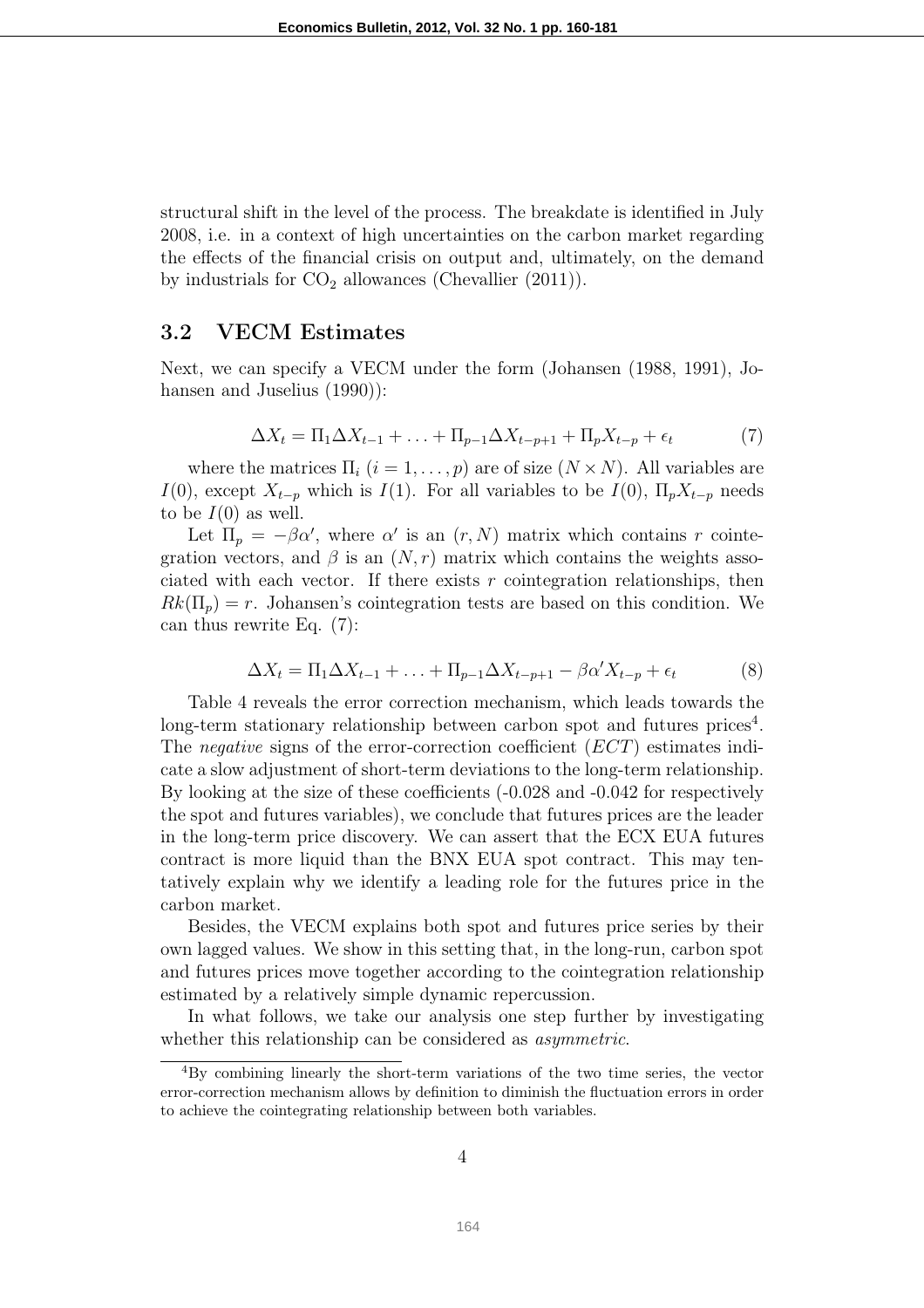## 4 Threshold Cointegration

First, we present the model used by Hansen and Seo (2002). Second, we run the threshold cointegration test. Third, we comment the VECM results.

#### 4.1 The Model

Let  $x_t$  be a p-dimensional  $I(1)$  time series which is cointegrated with one  $p \times 1$  cointegrating vector  $\beta$ , with n observations and l as the maximum lag length. Let  $w_t(\beta) = \beta' x_t$  denote the  $I(0)$  error-correction term. The two-regime threshold cointegration model, or nonlinear VECM of order  $l+1$ , takes the form (Hansen and Seo (2002)):

$$
\Delta x_t = \begin{cases} A'_1 X_{t-1}(\beta) + u_t, & \text{if } w_{t-1}(\beta) \le \gamma \\ A'_2 X_{t-1}(\beta) + u_t, & \text{if } w_{t-1}(\beta) > \gamma \end{cases}
$$
(9)

with  $A_1$  and  $A_2$  the coefficient matrices governing the dynamics of the regimes,  $\Delta$  the first-order difference operator, and:

$$
X_{t-1}(\beta) = \begin{bmatrix} 1 & w_{t-1}(\beta) & \Delta x_{t-1} & \Delta x_{t-2} & \dots, & \Delta x_{t-l} \end{bmatrix}' \tag{10}
$$

The nonlinear mechanism depends on deviations from the equilibrium, above or below the threshold parameter  $\gamma$ . The error  $u_t$  is assumed to be a vector martingale difference sequence with finite covariance matrix  $\Sigma$  =  $E(u_t u'_t)$ . The notation  $w_{t-1}(\beta)$  and  $X_{t-1}(\beta)$  indicates that the variables are evaluated at generic values of  $\beta$ .

In our setting, we have a bivariate system for the carbon spot and futures prices, and one cointegrating vector. Therefore, we may set one element of  $\beta$  equal to unity to achieve identification.

Eq(9) allows all coefficients (except  $\beta$ ) to switch between the two regimes. The threshold effect only has content if  $0 < P(w_{t-1}(\beta) \leq \gamma) < 1$ , otherwise the model simplifies to linear cointegration. Therefore, we assume that:

$$
\pi_0 \le \mathcal{P}(w_{t-1}(\beta) \le \gamma) \le 1 - \pi_0 \tag{11}
$$

with  $0 < \pi_0 < 1$  a trimming parameter set to  $\pi_0 = 0.05$  (see Andrews (1993), Andrews and Ploberger (1994)). The model is estimated by maximum likelihood under the assumption that the errors  $u_t$  are i.i.d Gaussian. Let the estimates be denoted by  $(\tilde{\beta}, \tilde{A}_i, \tilde{\sum})$ , with  $\tilde{u}_t$  the residual vectors.

The threshold model in eq(9) has two regimes, defined by the value of the error-correction term in relation to some threshold  $\gamma$ . It is conceivable that the error-correction may occur in one regime only, or that the error-correction occurs in both regimes but at different speeds of adjustment. Thus, this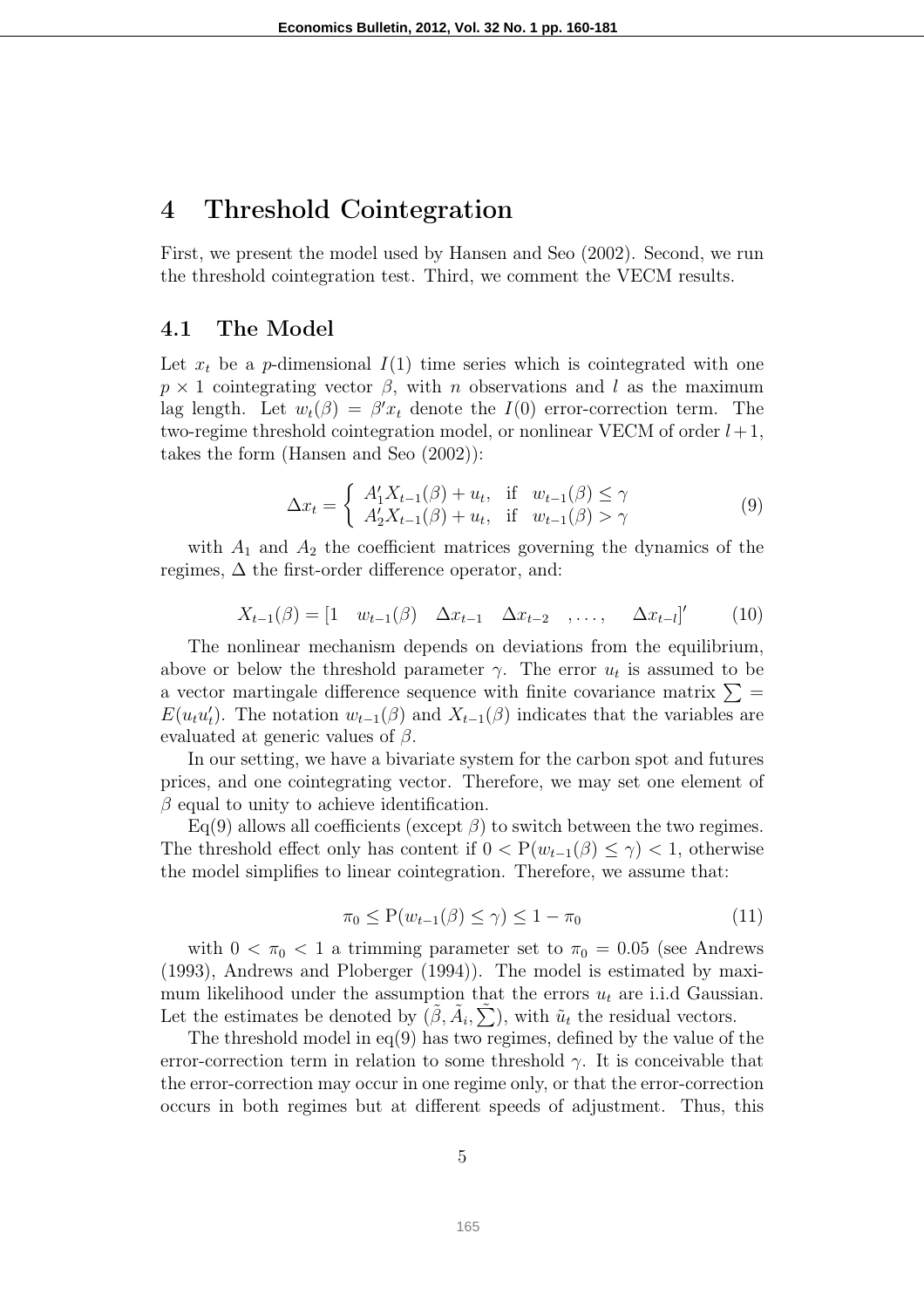approach provides richer insights than the standard linear error-correction modelling, which assumes the same error-correction mechanism throughout the whole sample period as in Chevallier (2010).

#### 4.2 Threshold Cointegration Test

Let us test explicitly for the presence of linear vs. threshold cointegration. Hansen and Seo (2002) suggest to use the LM test statistic proposed by Davies (1987):

$$
SupLM = \sup_{\gamma_L \le \gamma \le \gamma_U} LM(\tilde{\beta}, \gamma)
$$
 (12)

with  $[\gamma_L, \gamma_U]$  the search region, so that  $\gamma_L$  is the  $\pi_0$  percentile of  $\tilde{w}_{t-1}$  and  $\gamma_U$  is the  $(1 - \pi_0)$  percentile.  $\tilde{\beta}$  is the null hypothesis estimate of  $\beta$  (linear cointegration) against the alternative of threshold cointegration. This means that there is no threshold under the null, so that the model reduces to a linear VECM. As the function  $LM(\beta, \gamma)$  is non-differentiable in  $\gamma$ , to implement the maximization defined in eq(12), it is indeed necessary to perform a grid evaluation over  $[\gamma_L, \gamma_U]$ . The LM statistics are computed with heteroskedasticity-consistent covariance matrix estimates.

To assess the evidence of threshold cointegration, we use the SupLM test (estimated  $\beta$ ) with 300 gridpoints, and the *p*-values calculated by the parametric bootstrap (see Hansen and Seo (2002)) where the true cointegrating vector is unknown for the complete bivariate specification. Figure 3 shows the resulting LM statistics computed as a function of  $\gamma$ .

In Table 5, all  $p$ -values have been computed with  $5,000$  simulation replications. The multivariate LM test points to the presence of threshold cointegration, with a test statistic equal to 67.038. This result provides a strong rejection of the null of linear cointegration at the 1% significance level.

#### 4.3 Threshold Cointegration Estimates

Next, we estimate and test the two-regime model of threshold cointegration between the carbon spot and futures prices. To select the lag length, we find that the AIC and BIC applied to the threshold VECM pick the value of  $l = 1$ . Moreover, we report our results by letting  $\hat{\beta}$  be estimated.

From the grid search procedure, the model with the lowest value of log  $\left| \tilde{\sum} (\beta, \gamma) \right|$  is used to provide the  $MLE(\tilde{\beta}, \tilde{\gamma})$ , with the limitation of  $\beta$ in eq(11). Then, we use the grid-search algorithm<sup>5</sup> developed by Hansen

<sup>&</sup>lt;sup>5</sup>See the Appendix for more details. We thank a referee for this suggestion.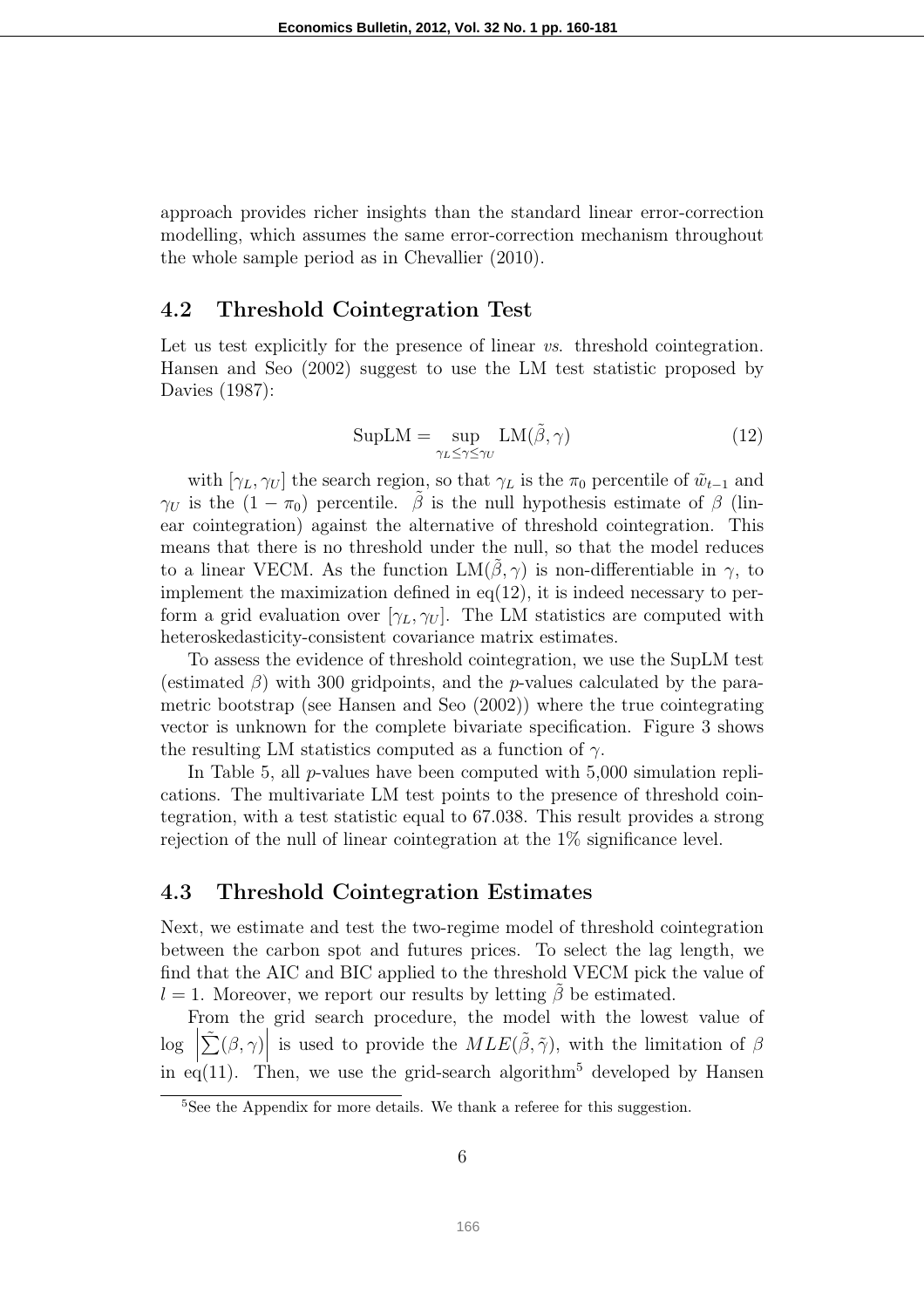and Seo (2002) to obtain the parameter estimates, with  $MLE(\tilde{A}_1, \tilde{A}_2)$  being  $\tilde{A}_1 = \tilde{A}_1(\tilde{\beta}, \tilde{\gamma})$  and  $\tilde{A}_2 = \tilde{A}_2(\tilde{\beta}, \tilde{\gamma})$ .

Table 6 reports the parameter estimates, which were obtained by minimizing the likelihood function over a 300 × 300 grid on the parameters  $\gamma$ ,  $\beta$ .

The estimated threshold is  $\tilde{\gamma} = 4.960$ . The error-correction term is defined as:  $w_t = LOGSPORT_t - 0.053LOGFUT_t$ . The first regime occurs when  $LOGSPOT<sub>t</sub> \leq 0.053 LOGFUT<sub>t</sub> + 4.960$ . 6.47% of the observations are found in this regime, which we label the 'extreme' regime. The second regime occurs when  $LOGSPOT<sub>t</sub> > 0.053 LOGFUT<sub>t</sub> + 4.960$ . This regime is relevant to 93.53% of the observations, and may be viewed as the 'typical' regime. This kind of repartition of the data in usual and unusual regimes is consistent with other studies (see for instance Chevallier  $(2011)$ ).

As expected, the carbon futures price governs most of the adjustment from the short-run to the long-run equilibrium of the model: its coefficients for  $w_{t-1}$  are highly significant (3.730 and -3.873 in the first and second regimes, respectively). The coefficients on the error-correction term also indicate that the magnitude of the response for carbon futures is two times greater than the coefficient of the spot price. Therefore, we are able to confirm our earlier finding that the futures price leads the nonlinear meanreverting behavior of the carbon price.

To allow further visual interpretation of the results, the error-correction mechanism is pictured in Figure 4 by holding other variables constant. It can be seen the strong error-correction effect for the carbon futures price (and to a lesser extent for the spot price) on both sides of the estimated threshold. This finding comes up when we take account of the nonlinearity in the underlying processes.

## 5 Conclusion

This paper develops two nonlinear cointegration models - a VECM with structural shift and a threshold cointegration model - applied to carbon spot and futures prices. Our results are twofold.

First, in the VECM with structural shift, we observe that the returns of carbon spot and futures prices correct the deviations to the long-term equilibrium, with the futures price being the leader in the price discovery. Besides, we identify a breakpoint in July 2008, which may be related to the financial crisis and its effects on the carbon market.

Second, we use Hansen and Seo's (2002) methodology, which points out the need to consider threshold cointegration models instead of the potentially mis-specified linear VECM. We find strong error-correction effects for the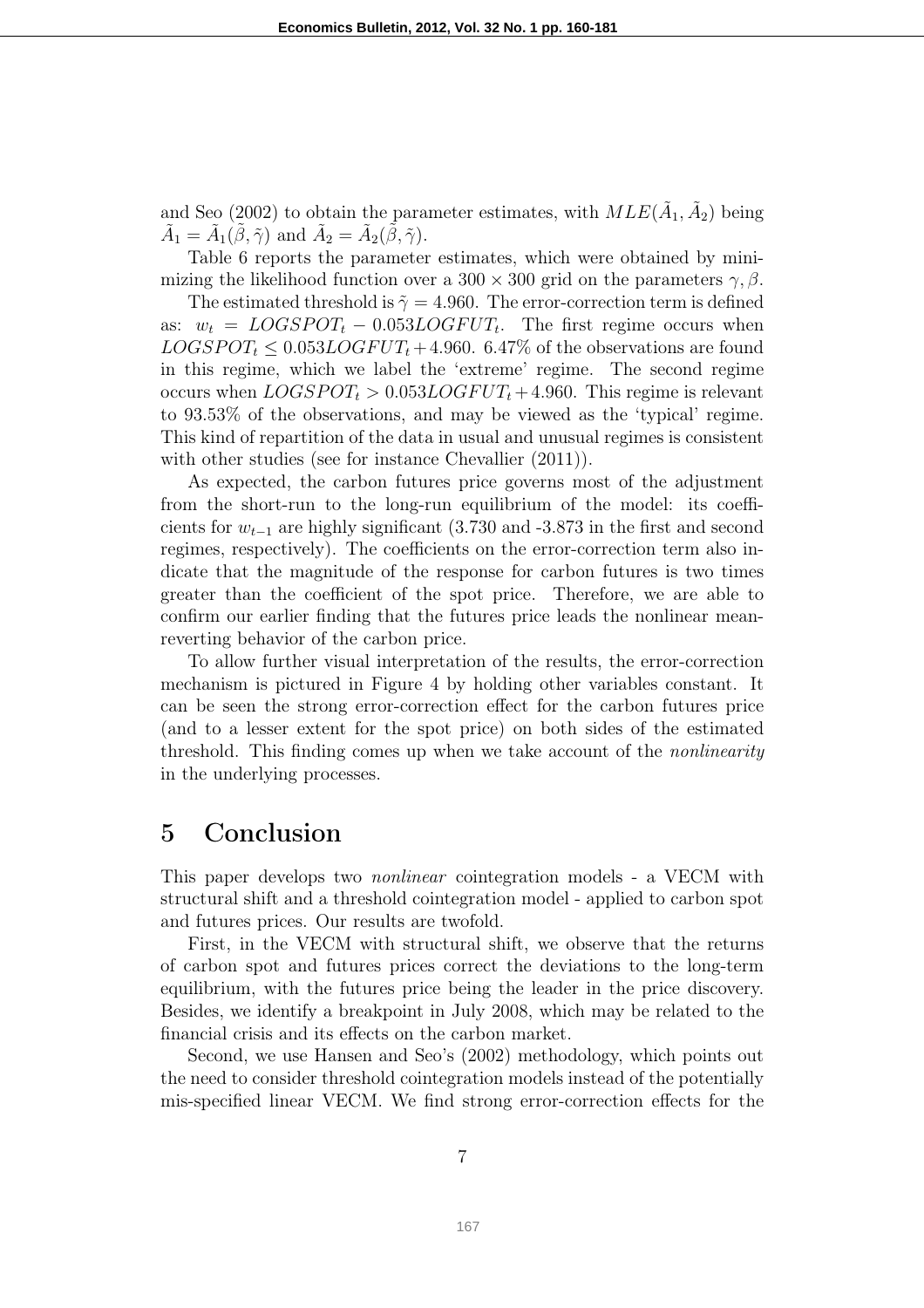carbon futures price. Asymmetry is implied in the sense that the carbon futures price governs most of the adjustment from the short-run to the longrun equilibrium of the model above or below the estimated threshold.

Overall, these results extend the previous findings by Chevallier (2010), who studied this topic with a *linear* VECM. We show that the null hypothesis of linear cointegration is rejected in favor of the alternative hypothesis of threshold cointegration. Besides, we find that the cointegrating relationship between carbon spot and futures prices is properly modeled by taking into account the occurrence of structural breaks. A trader in carbon markets could gain from the paper one central insight: carbon spot and futures prices are cointegrated, their relationship is mainly driven by the variation of the futures price, and it is sensitive to the occurrence of various thresholds and structural breaks<sup>6</sup>.

<sup>6</sup>We wish to thank a referee for this comment.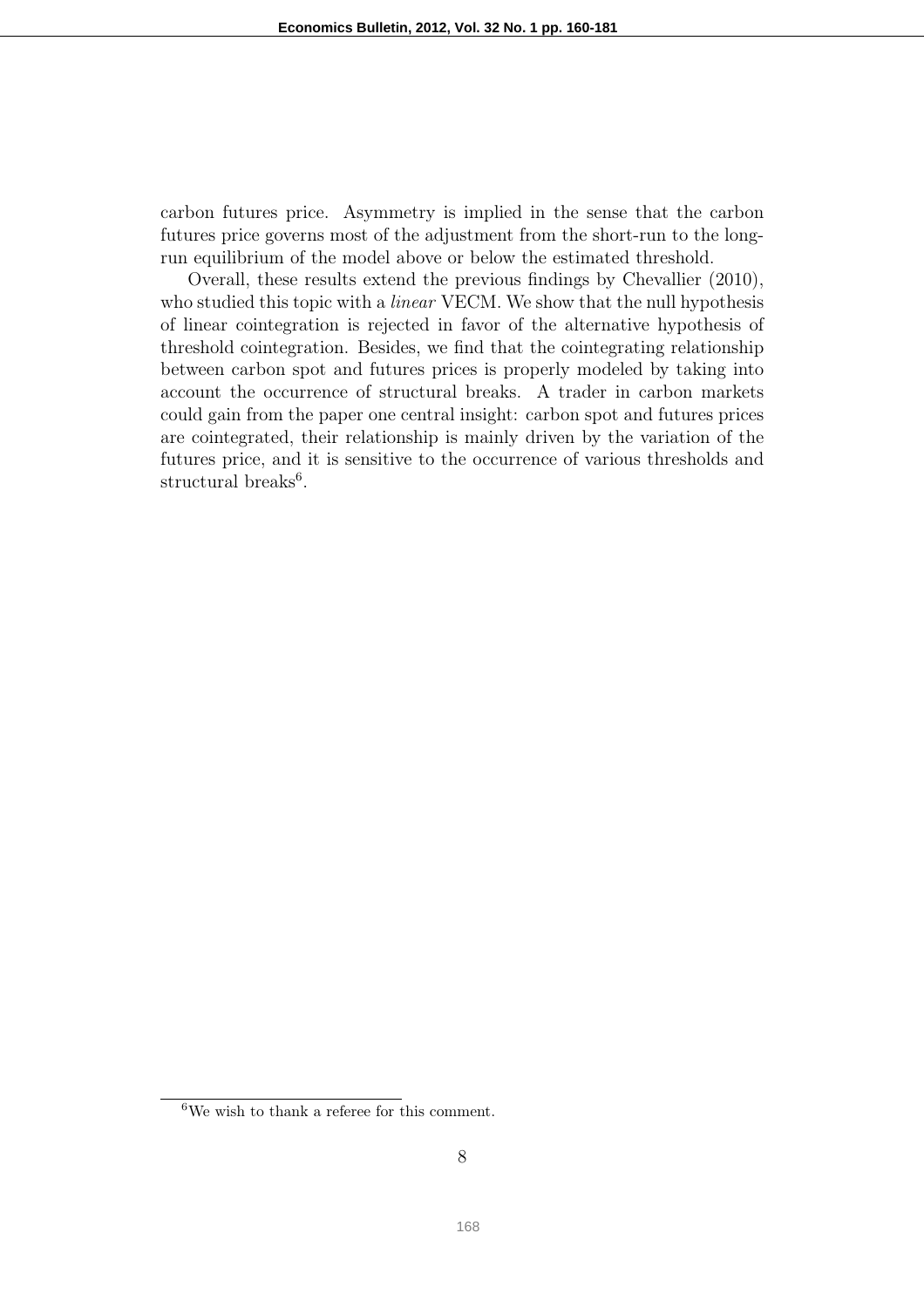# References

Alberola, E., Chevallier, J. 2009. European Carbon Prices and Banking Restrictions: Evidence from Phase I (2005-2007). The Energy Journal 30(3), 51-80.

Andrews, D.W.K. 1993. Tests for parameter instability and structural change with unknown change point. Econometrica 61, 821-856.

Andrews, D.W.K., Ploberger, W. 1994. Optimal tests when a nuisance parameter is present only under the alternative. Econometrica 62, 1383-1414.

Balke, N.S., Fomby, T.B. 1997. Threshold Cointegration. International Economic Review 38(3), 627-645.

Chevallier, J. 2010. A Note on Cointegrating and Vector Autoregressive Relationships between  $CO<sub>2</sub>$  allowances spot and futures prices. Economics Bulletin 30(2), 1-21.

Chevallier, J. 2011. Evaluating the carbon-macroeconomy relationship: Evidence from threshold vector-error correction and Markov-switching VAR models. Economic Modelling 28(6), 2634-2656.

Davies, R.B. 1987. Hypothesis testing when a nuisance parameter is present only under the alternative. Biometrika 74, 33-43.

Hansen, B.E., Seo, B. 2002. Testing for two-regime threshold cointegration in vector error-correction models. Journal of Econometrics 110, 293-318.

Lütkepohl, H., Saikkonen, P., Trenkler, C. 2004. Testing for the cointegrating rank of a VAR with level shift an unknown time. Econometrica 72, 647-662.

Johansen, S. 1988. Statistical analysis of cointegration vectors. Journal of Economic Dynamics and Control 12(2-3), 231-254.

Johansen, S. 1991. Estimation and Hypothesis Testing of Cointegration Vectors in Gaussian Vector Autoregressive Models. Econometrica 59(6), 1551-1580.

Johansen, S., Juselius, K. 1990. Maximum likelihood estimation and the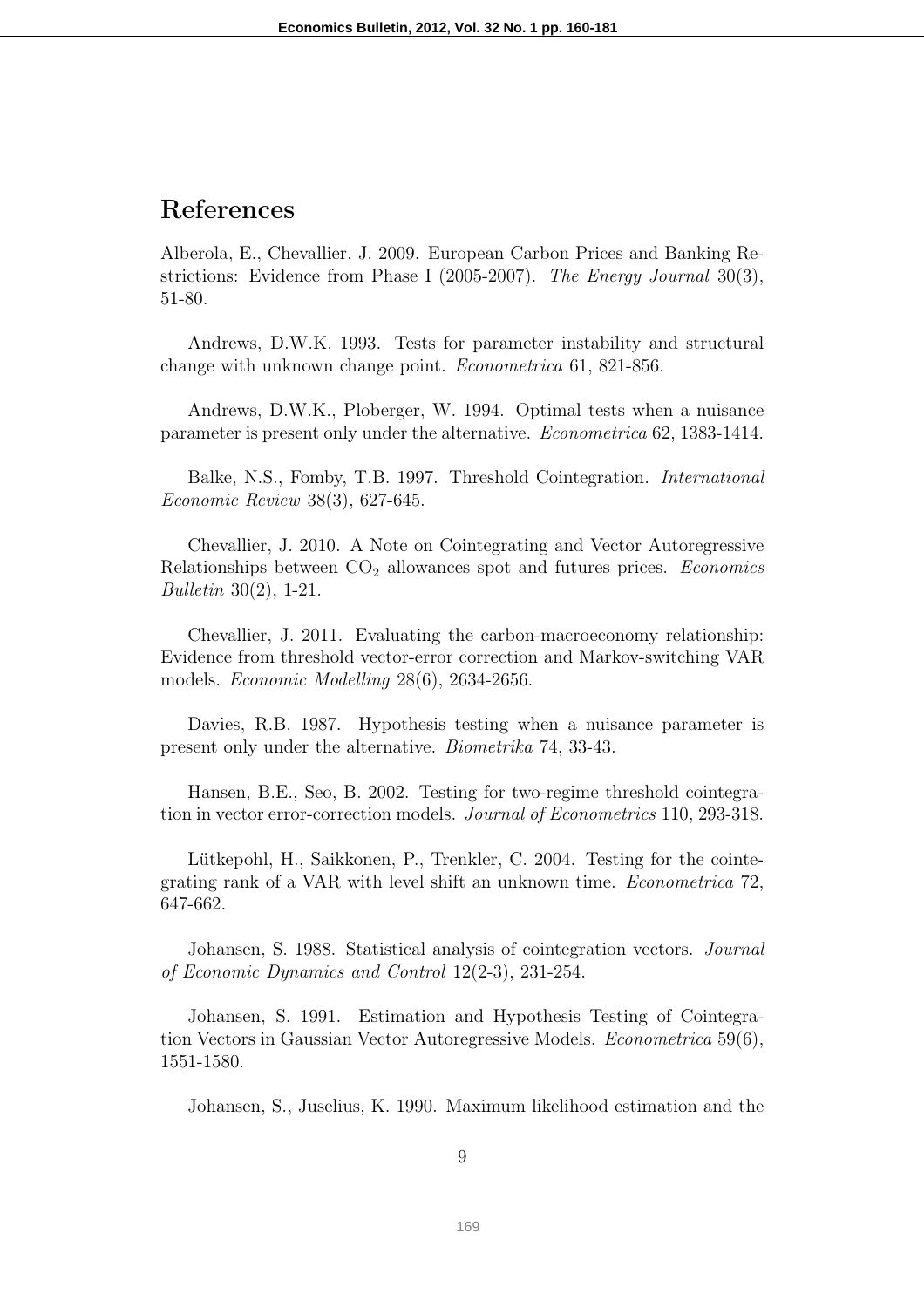demand for money inference on cointegration with application. Oxford Bulletin of Economics and Statistics 52, 169-210.

Johansen, S. 1995. Likelihood-Based Inference in Cointegrated Vector Autoregressive Models. Oxford University Press, Oxford.

MacKinnon, J.G. 1996. Numerical Distribution Functions for Unit Root and Cointegration Tests. Journal of Applied Econometrics 11, 601-618

Pfaff, B. 2008. Analysis of Integrated and Cointegrated Time Series with R. Springer, New York Dordrecht Heidelberg London.

Trenkler, C. 2003. A new set of critical values for systems cointegration tests with a prior adjustment for deterministic terms. Economics Bulletin 3, 1-9.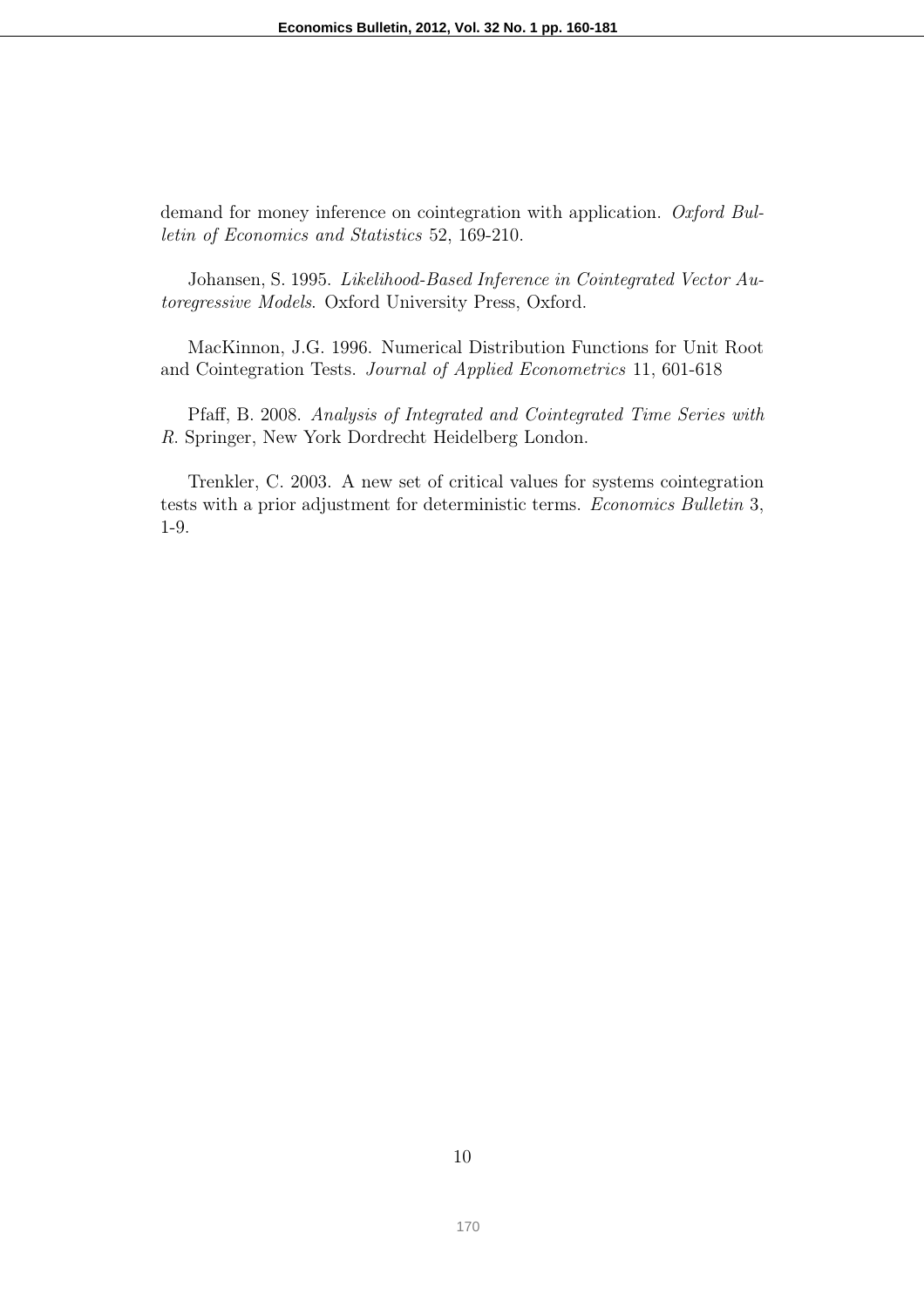|             | SPOT    | D (LOGPOT)                      | FUT     | D (LOGFUT) |
|-------------|---------|---------------------------------|---------|------------|
| Mean        | 16.1576 | $-0.0003$                       | 18.2264 | $-0.0001$  |
| Median      | 14.6800 | 0.0001                          | 17.4500 | 0.0001     |
| $M$ aximum  | 28.7300 | 0.1054                          | 32.2500 | 0.1865     |
| Minimum     | 7.9600  | $-0.1028$                       | 8.2000  | $-0.2882$  |
| Std. Dev.   | 4.3706  | 0.0233                          | 4.4594  | 0.0265     |
| Skewness    | 1.1970  | $-0.2065$                       | 0.4529  | $-0.9802$  |
| Kurtosis    | 3.3463  | 5.4294                          | 2.4008  | 16.0174    |
| Jarque-Bera | 99.6887 | 106.9753                        | 76.0942 | 1170.4900  |
| Prob.       | 0.0000  | 0.0000                          | 0.0000  | 0.0000     |
| Obs.        | 819     | 818                             | 819     | 818        |
|             |         | Table 1: Descriptive statistics |         |            |

|   | Š<br>í<br>ļ<br>$ct - 2$ | ;<br>ו                        |  |
|---|-------------------------|-------------------------------|--|
|   | Š<br>CONTA              | $\overline{\phantom{a}}$<br>l |  |
|   |                         |                               |  |
| ١ |                         |                               |  |
|   |                         |                               |  |

EUA Futures time series in raw form,  $D(LOGFUT)$  to the EUA Futures time series in logreturn transformation, Std. Dev. to standard deviation, Prob. to  $D(LOGFUT)$  to the EUA Futures time series in logreturn transformation, Std. Dev. to standard deviation, Prob. to Note: SPOT refers to the BNX Spot time series in raw form,  $D (LOGSPOT)$  to the BNX Spot time series in logreturn transformation, FUT refers to the  $D(LOGSPOT)$  to the BNX Spot time series in logreturn transformation,  $FUT$  refers to the the probability of the Jarque-Bera test, and Obs. to the number of observations. the probability of the Jarque-Bera test, and Obs. to the number of observations. Note: SPOT refers to the BNX Spot time series in raw form, EUA Futures time series in raw form,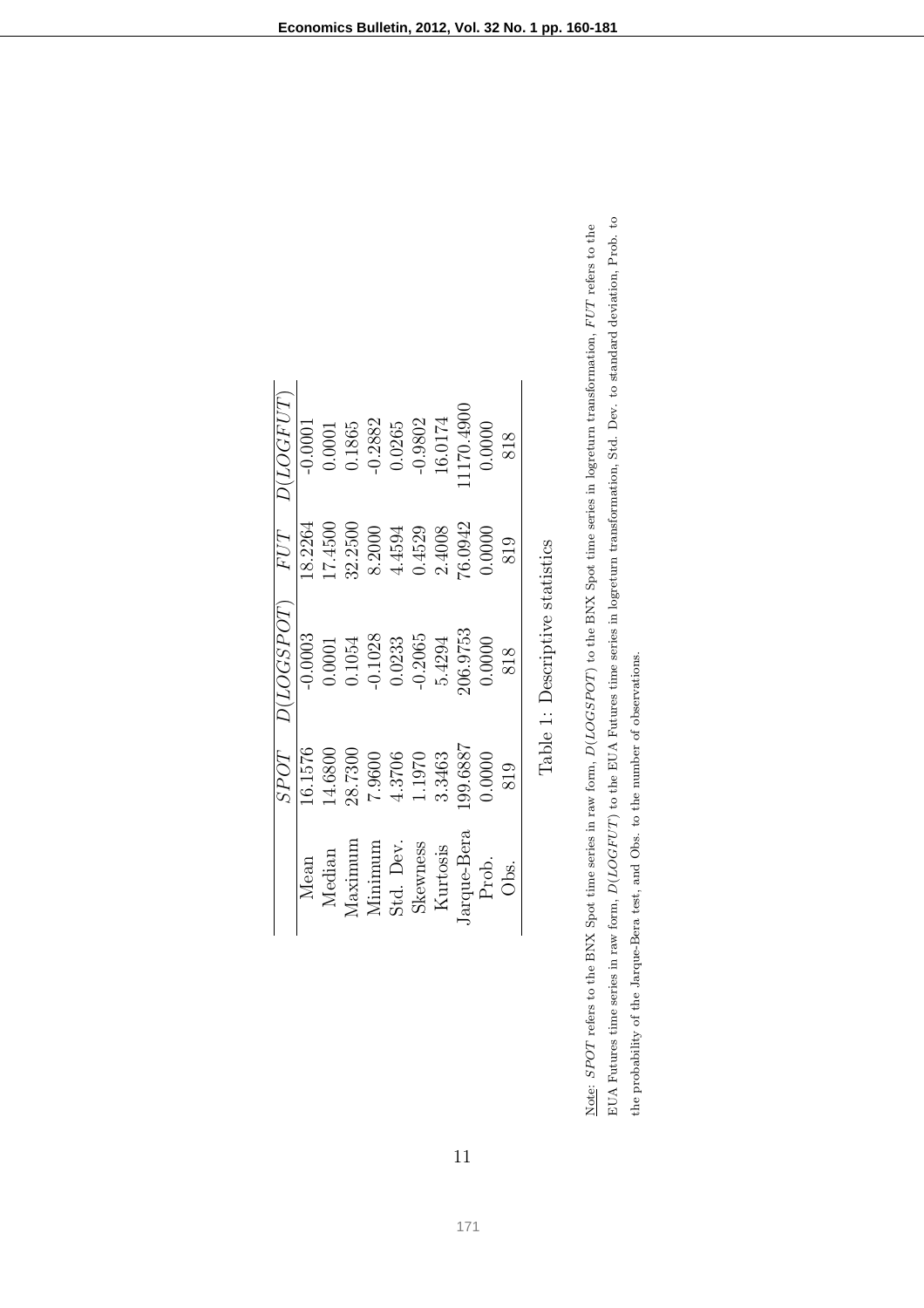| LOGSPOT has a unit root<br>Null Hypothesis:                                                 |             | t-Statistic Critical value (1% level) | Model Lag |   |
|---------------------------------------------------------------------------------------------|-------------|---------------------------------------|-----------|---|
| Augmented Dickey-Fuller test statistic                                                      | $-0.540608$ | $-2.567799$                           |           |   |
| Phillips-Perron test statistic                                                              | $-0.521879$ | $-2.567792$                           |           |   |
|                                                                                             |             |                                       |           |   |
| Null Hypothesis: D(LOGSPOT) has a unit root t-Statistic Critical value (1% level) Model Lag |             |                                       |           |   |
| Augmented Dickey-Fuller test statistic                                                      | $-22.10418$ | $-2.567799$                           |           |   |
| Phillips-Perron test statistic                                                              | $-26.66421$ | $-2.567796$                           |           |   |
|                                                                                             |             |                                       |           |   |
| Null Hypothesis: LOGFUT has a unit root                                                     | t-Statistic | Critical value (1% level) Model Lag   |           |   |
| Augmented Dickey-Fuller test statistic                                                      | $-1.668031$ | $-3.438149$                           |           | ಌ |
| Phillips-Perron test statistic                                                              | $-0.492962$ | $-2.567792$                           |           |   |
|                                                                                             |             |                                       |           |   |
| Null Hypothesis: D(LOGFUT) has a unit root                                                  | t-Statistic | Critical value (1% level) Model Lag   |           |   |
| Augmented Dickey-Fuller test statistic                                                      | $-15.72768$ | $-2.567802$                           |           |   |
| Phillips-Perron test statistic                                                              | $-26.23415$ | $-2.567796$                           |           |   |

12

deterministic trend. Model 2 refers to the model with constant and without deterministic trend. Model 1 refers to the model without constant and without deterministic trend. Model 2 refers to the model with constant and without deterministic trend. Model 1 refers to the model without constant and without Dickey-Fuller unit root test, the number of lags is determined by minimizing the Schwarz information criterion. For the Phillips-Perron unit root test, the Dickey-Fuller unit root test, the number of lags is determined by minimizing the Schwarz information criterion. For the Phillips-Perron unit root test, the  $D(LOGFUT)$  stand for the first-difference logarithmic transformation of the carbon spot and futures price variables, respectively. For the Augmented number of lags is determined based on the Newey-West Bartlett kernel. For both unit root tests, Model 3 refers to the model with constant and with number of lags is determined based on the Newey-West Bartlett kernel. For both unit root tests, Model 3 refers to the model with constant and with Note: LOGSPOT and LOGFUT stand for the logarithmic transformation of the carbon spot and futures price variables, respectively. deterministic trend. Critical values are MacKinnon (1996) one-sided p-values. deterministic trend. Critical values are MacKinnon (1996) one-sided p-values. Note:  $LO$  $D (LOGF$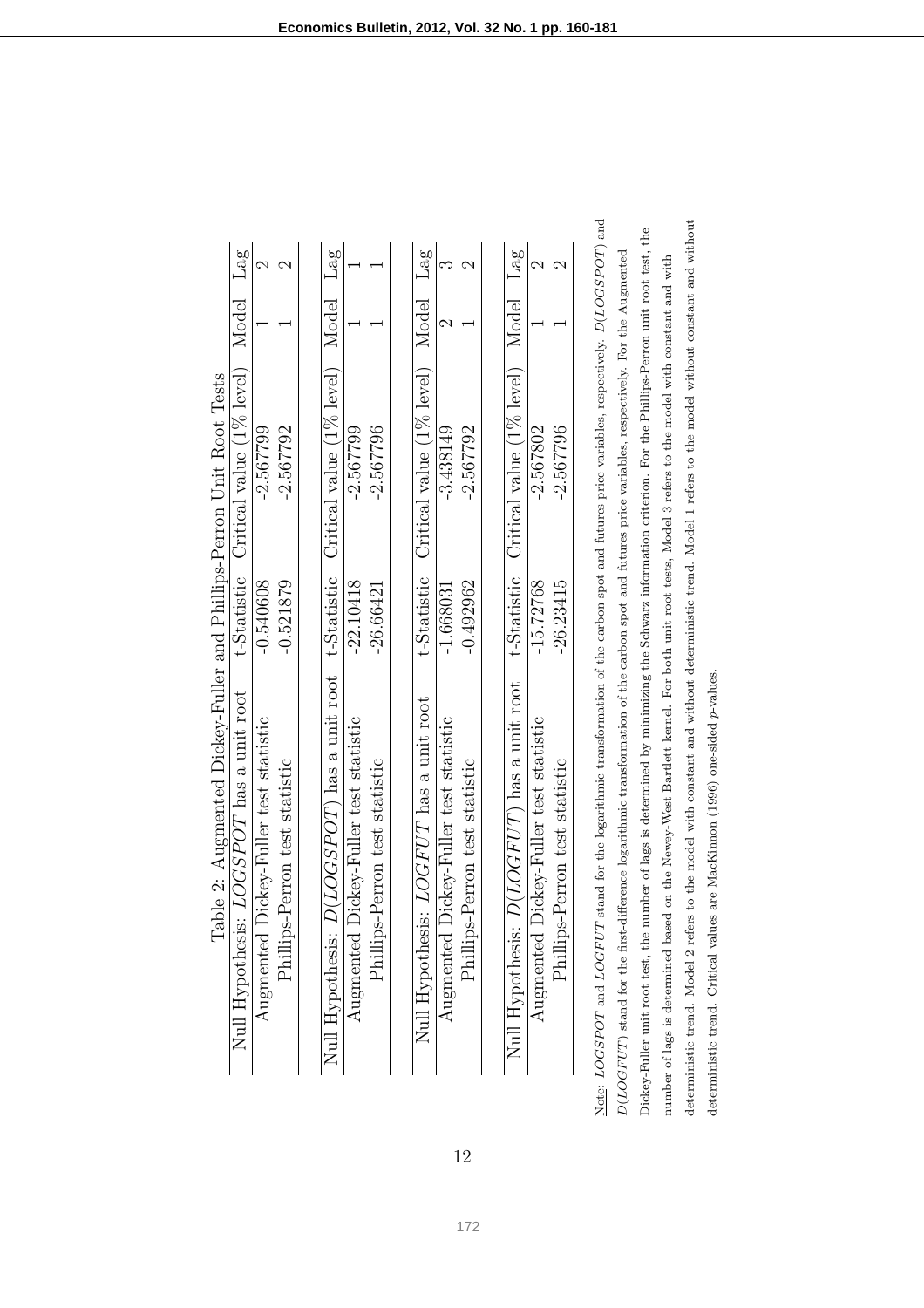| test                            | $10\%$ | $5\%$ | $1\%$ |
|---------------------------------|--------|-------|-------|
|                                 |        |       |       |
| $r \le 1$ 3.52                  | 5.42   | 6.79  | 10.04 |
| $r = 0$ 53.33 13.78 15.83 19.85 |        |       |       |

Table 3: Johansen Cointegration Test with Structural Shift

Note: The test displays the Trace Statistic, with linear trend in shift correction. Carbon spot and futures prices series are taken in logarithmic form.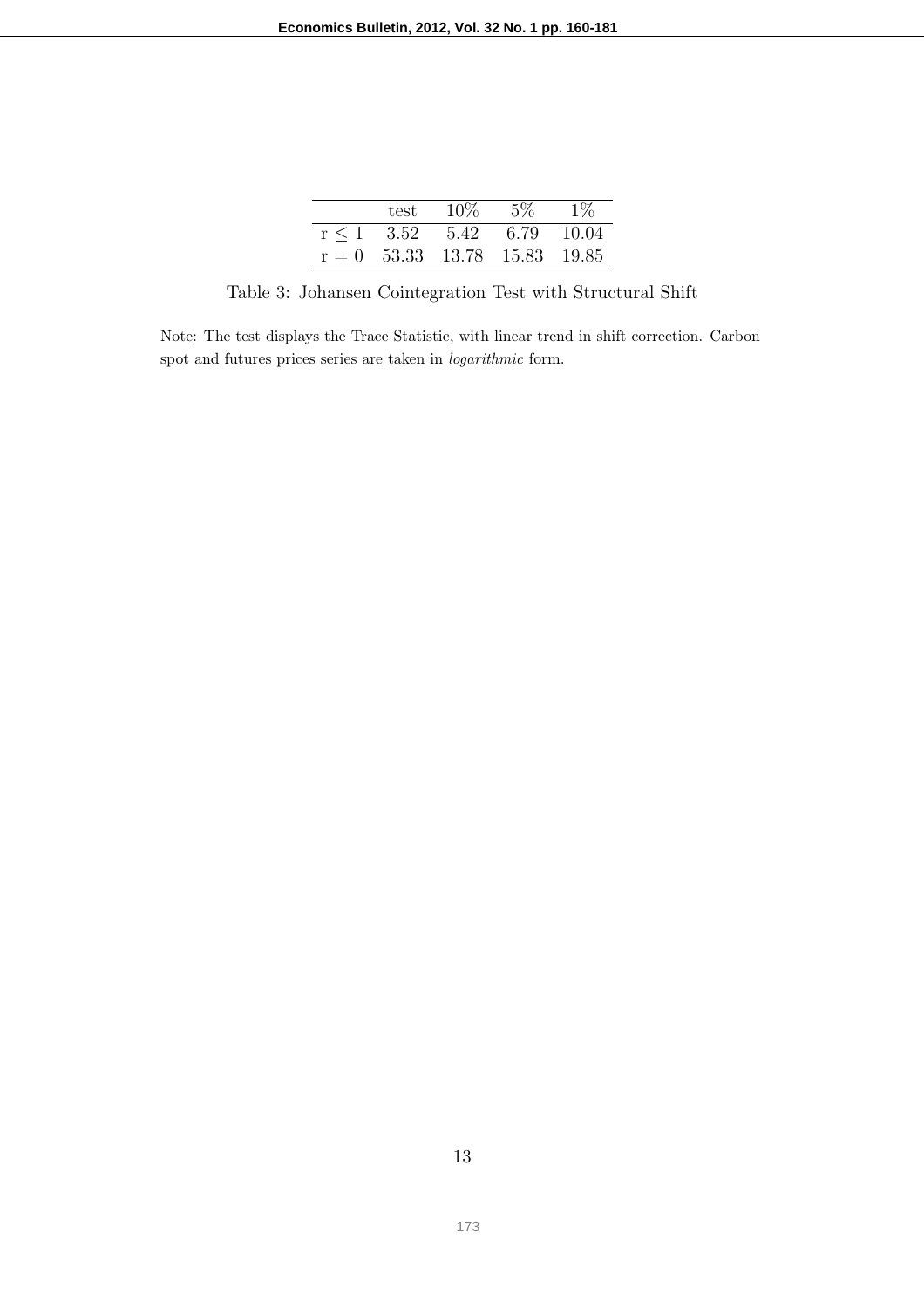| Cointegrating Eq: |                |                 |
|-------------------|----------------|-----------------|
| $LOGSPOT(-1)$     | 1.000000       |                 |
|                   |                |                 |
| $LOGFUT(-1)$      | $-0.996687***$ |                 |
|                   | (0.048320)     |                 |
|                   |                |                 |
| Error Correction: | D (LOG (SPOT)) | D (LOG(FUT))    |
| ECT               | $-0.028097***$ | $-0.042401$ *** |
|                   | (0.004306)     | (0.004454)      |
|                   |                |                 |
| $D(LOGSPOT(-1))$  | $-0.276619***$ | $0.198018***$   |
|                   | (0.035693)     | (0.017965)      |
|                   |                |                 |
| $D (LOGFUT(-1))$  | $0.364243***$  | $-0.107441$     |
|                   | (0.043359)     | (0.092130)      |
|                   |                |                 |
| C                 | $-0.000314***$ | $-0.000219***$  |
|                   | (0.00078)      | (0.00069)       |
|                   |                |                 |

#### Table 4: Vector Error-Correction Estimates

Note:  $LOGSPOT(-1)$  and  $LOGFUT(-1)$  stand for the logarithmic transformation of the carbon spot and futures price variables lagged one period, respectively. CointEq stands for Cointegrating Equation. ECT refers to the Error-Correction Term.  $D(LOGS POT(-1))$  and  $D(LOGFUT(-1))$  stand for the first-difference logarithmic transformation of the carbon spot and futures price variables lagged one period, respectively. C refers to the constant. Standard errors in parentheses. \*\*\*,\*\*,\* denote respectively statistical significance at the 1%, 5% and 10% levels. The model is estimated without intercept and without trend in the Cointegrating Equation, with intercept and no trend in the data (Johansen (1995)).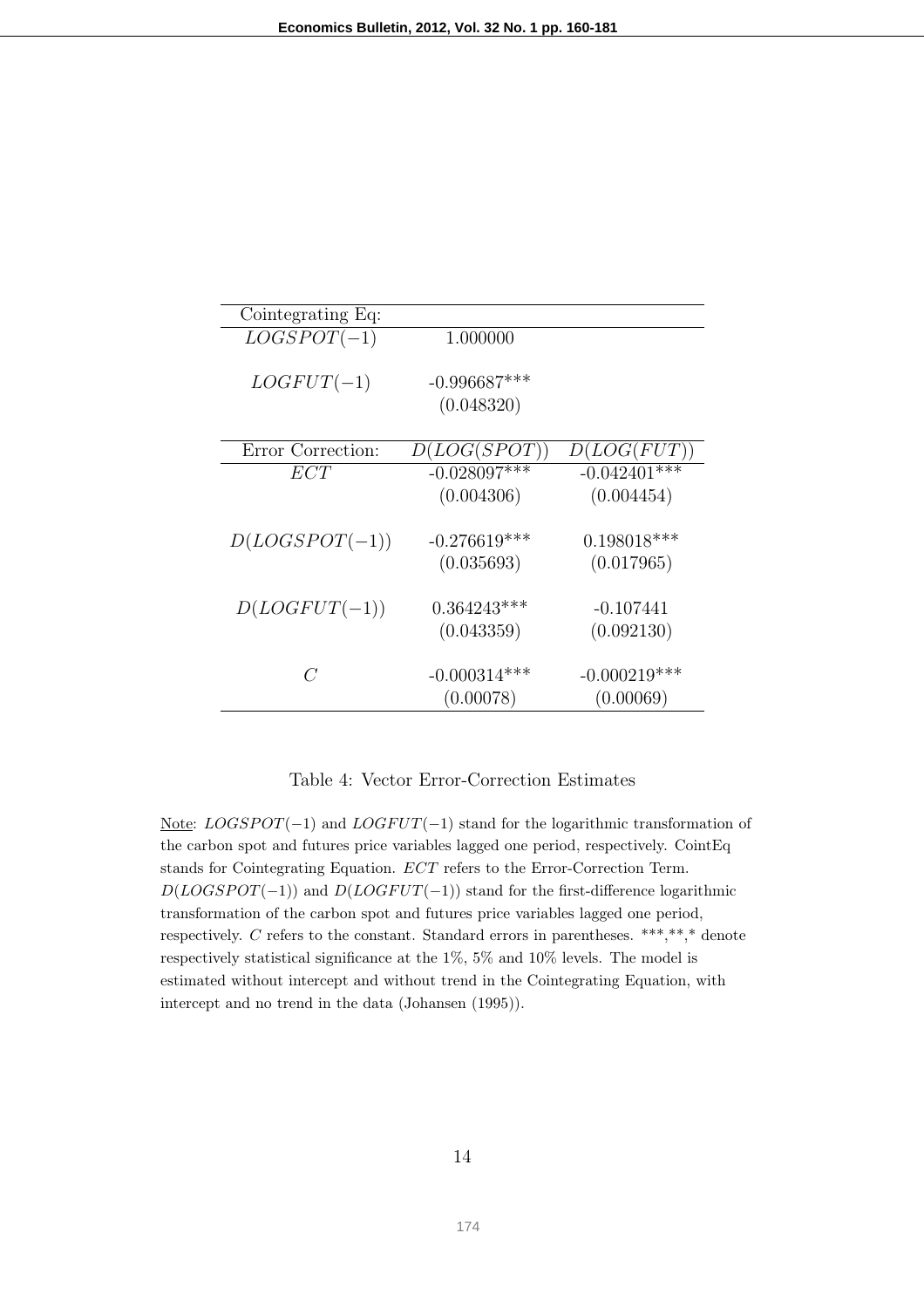| Lable 5: LM lests Results for Threshold Cointegrati |         |
|-----------------------------------------------------|---------|
| LM Threshold Test Statistic                         | 67.0382 |
| (Asymptotic) .05 Critical Value                     | 19.5843 |
| Bootstrap .05 Critical Value                        | 19.7316 |
| (Asymptotic) $p$ -value                             | 0.0001  |
| Bootstrap $p$ -value                                | 0.0001  |

Table 5: LM Tests Results for Threshold Cointegration

Note: The model estimated is the bivariate specification with the carbon spot and futures prices. The number of gridpoints for threshold and cointegrating vector is equal to 300. For  $p$ -values, the number of bootstrap replications is set to 5,000.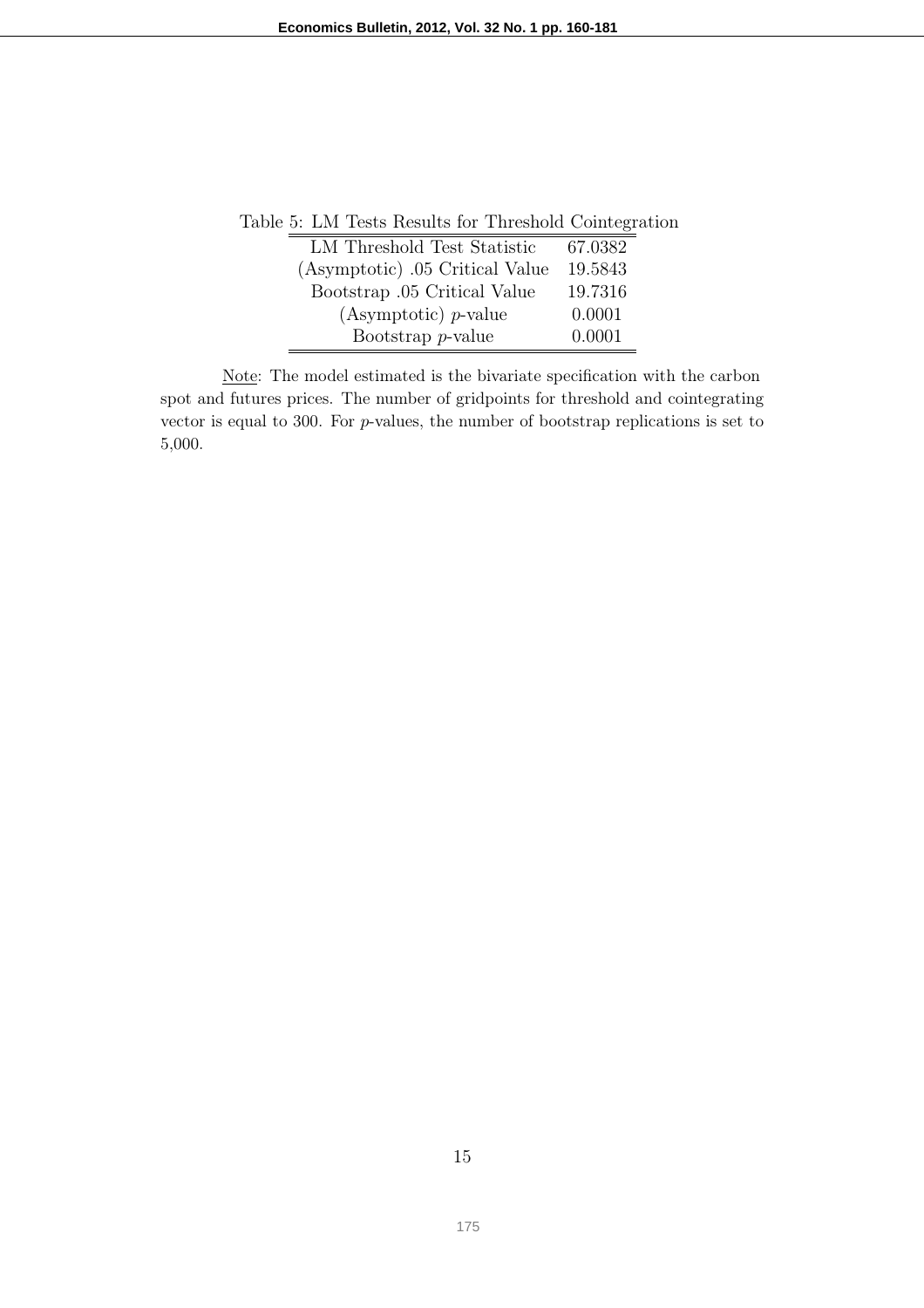|                               | Table 6: Threshold VECM Estimates |              |
|-------------------------------|-----------------------------------|--------------|
| Threshold Estimate            | 4.9607                            |              |
| Cointegrating Vector Estimate | 0.0539                            |              |
| Negative Log-Likelihood       | 1652.5329                         |              |
|                               |                                   |              |
| First Regime                  | D (LOGSPOT)                       | D (LOGFUT)   |
| $\mu$                         | $0.4936***$                       | $2.6346***$  |
|                               | (0.1407)                          | (0.2573)     |
| $w_{t-1}$                     | $1.6912***$                       | 3.7307***    |
|                               | (0.5494)                          | (0.6569)     |
| $D(LOGSPOT(-1))$              | $0.0940**$                        | $-1.0164**$  |
|                               | (0.0364)                          | (0.3937)     |
| $D (LOGFUT(-1))$              | $0.0137***$                       | $0.0156***$  |
|                               | (0.0049)                          | (0.0048)     |
| Percentage of Observations    | 0.0647                            |              |
|                               |                                   |              |
| Second Regime                 | D (LOGSPOT)                       | D (LOGFUT)   |
| $\mu$                         | $0.1038*$                         | $-0.2520$    |
|                               | (0.0462)                          | (0.1549)     |
| $w_{t-1}$                     | $-1.9300***$                      | $-3.8738***$ |
|                               | (0.4435)                          | (1.2095)     |
| $D(LOGSPOT(-1))$              | 0.0553                            | 0.1249       |
|                               | (0.0330)                          | (0.0791)     |
| $D (LOGFUT(-1))$              | $0.0109***$                       | $-0.0213***$ |
|                               | (0.0030)                          | (0.0010)     |
| Percentage of Observations    | 0.9353                            |              |
|                               |                                   |              |

Note:  $D(LOGSPOT)$  stands for the carbon spot price in logreturns transformation.  $D(LOGFUT)$  stands for the carbon futures price in logreturns transformation. Eicker-White standard errors are provided in parentheses. \*\*\*,\*\*,\* denote respectively statistical significance at the 1%, 5% and 10% levels. The model estimated is defined in eq(9).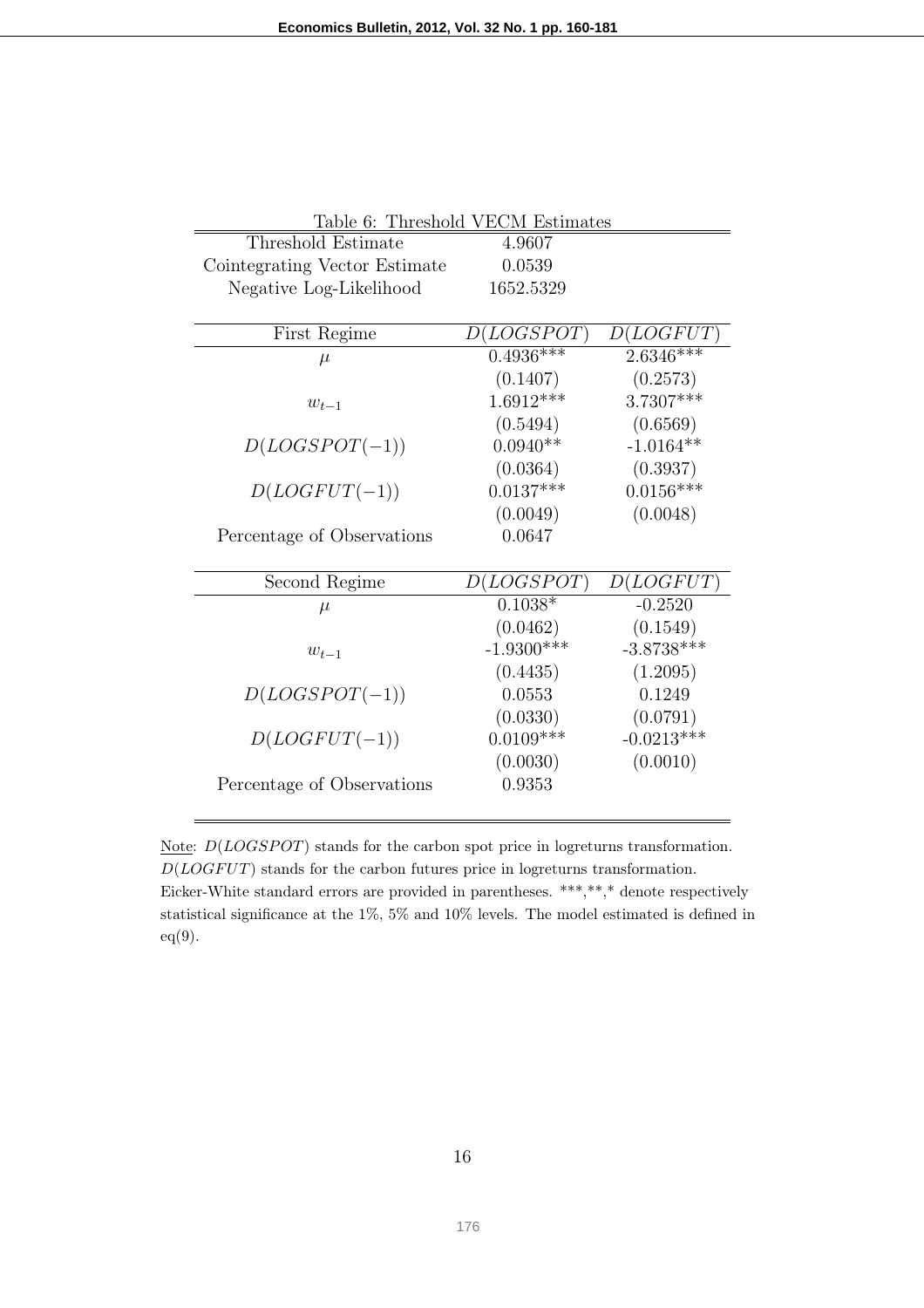

Figure 1: Time series of BNX Spot daily closing prices in raw form (top) and logreturn transformation (bottom) from February 26, 2008 to April 26, 2011 Source: BlueNext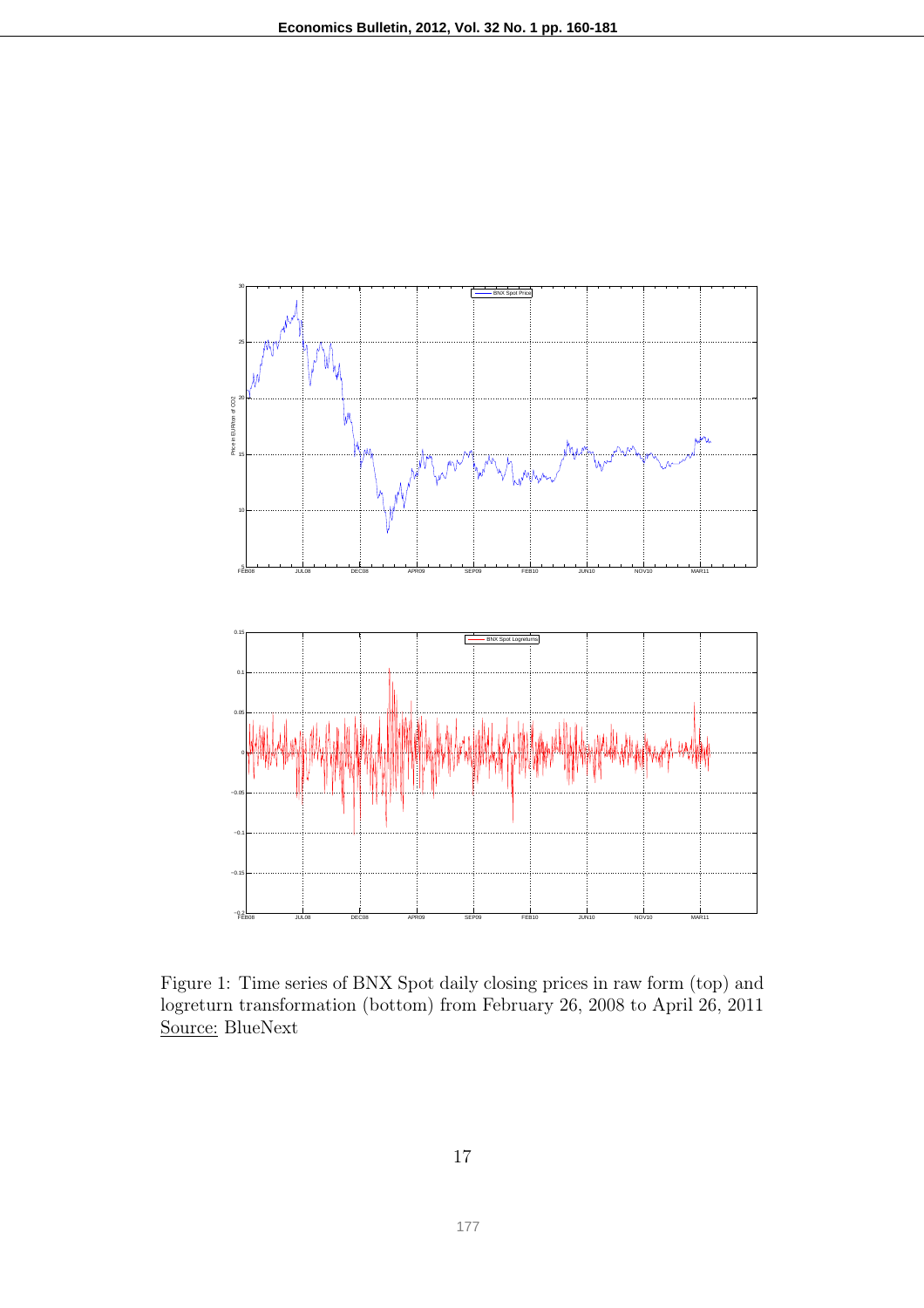

Figure 2: Time series of ECX EUA Futures daily closing prices in raw form (top) and logreturn transformation (bottom) from April 22, 2005 to April 26, 2011

Source: European Climate Exchange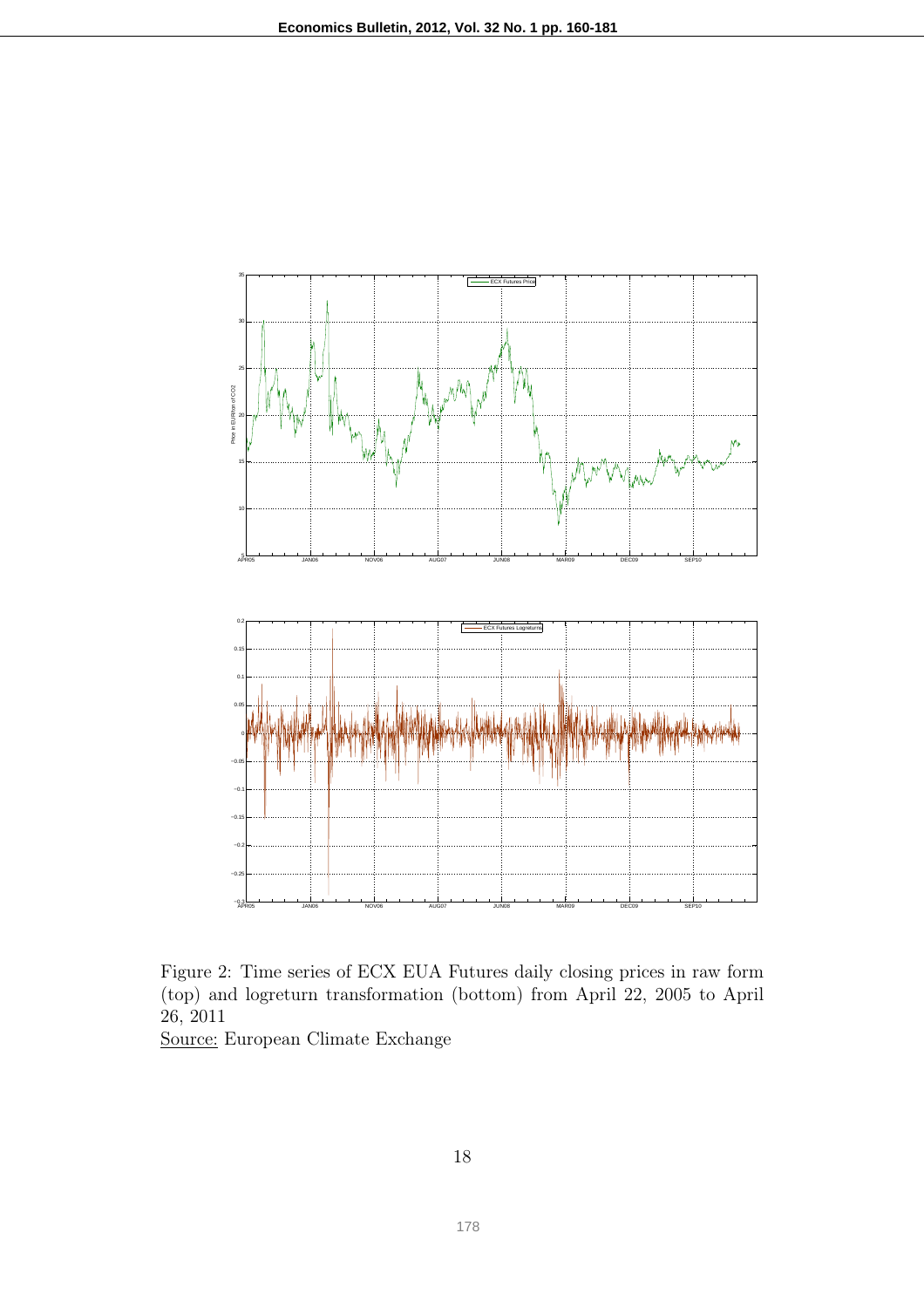

Figure 3: LM Statistic for the Bivariate Threshold Cointegration Model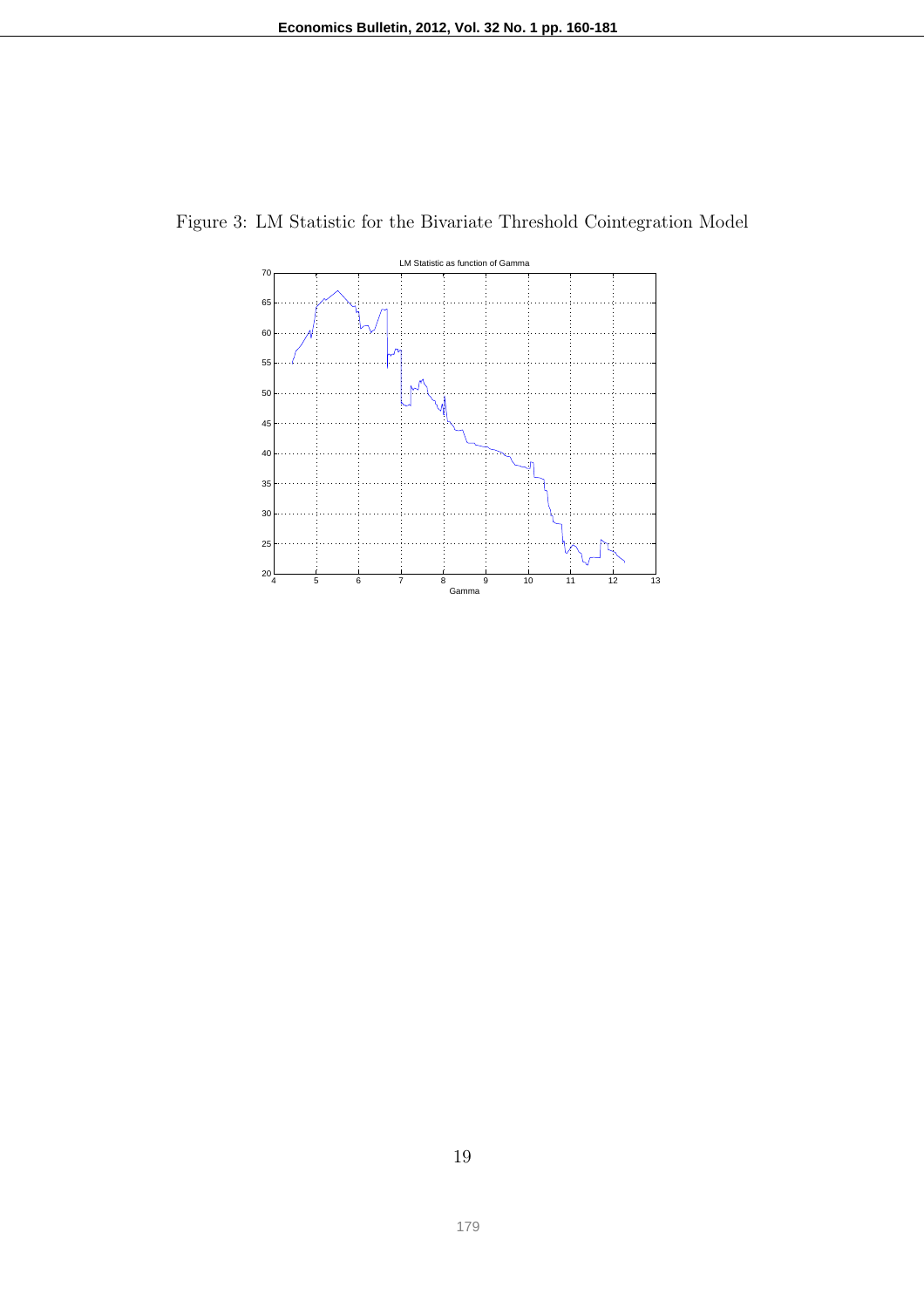

Figure 4: Threshold Cointegration Model: Response to the Error-Correction